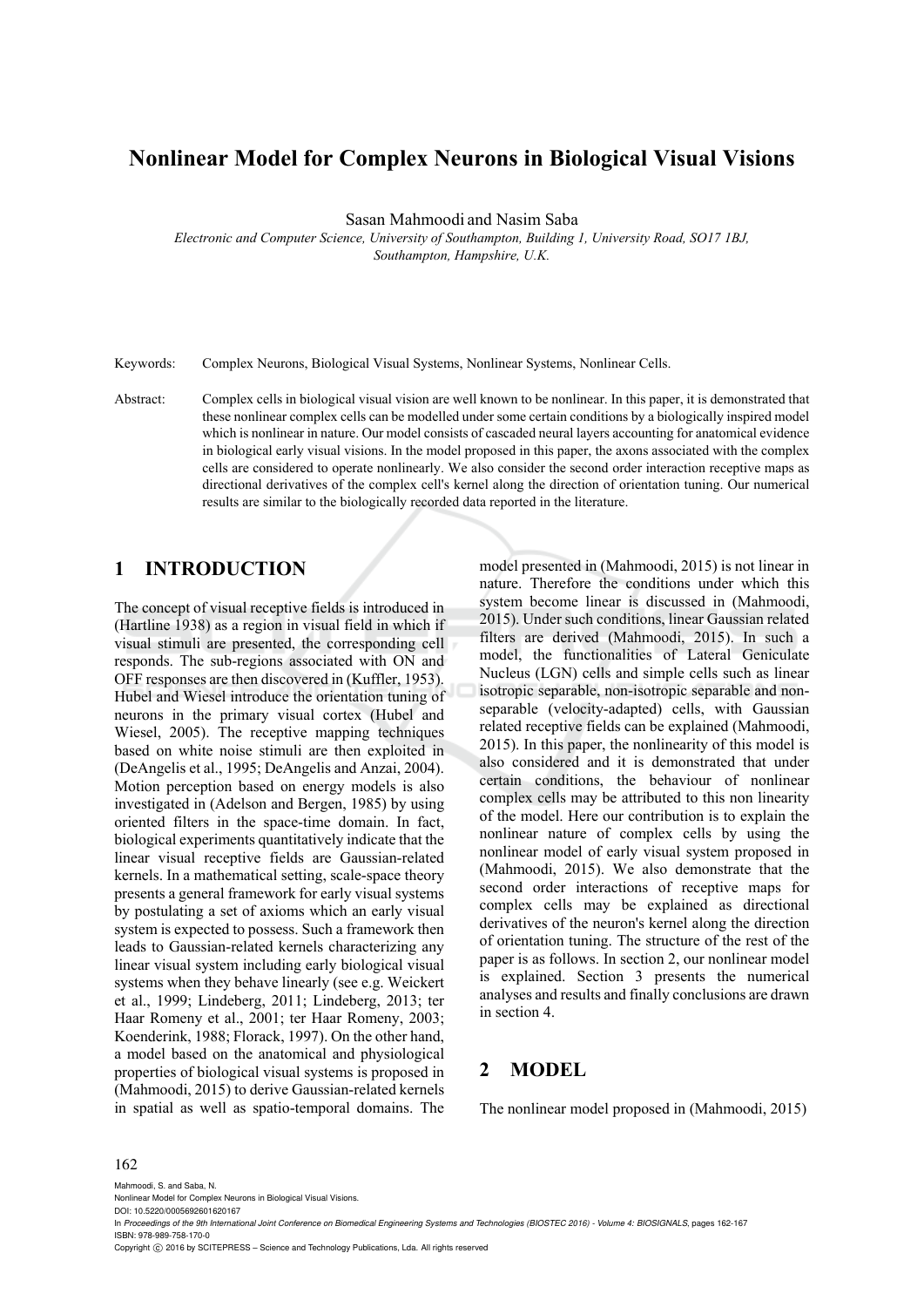behaves linearly under some certain conditions. The linear mode of this nonlinear model is therefore fully investigated in (Mahmoodi, 2015). Linear Gaussianrelated kernels associated with linear Lateral Geniculate Nucleus (LGN) cells and simple cells in strait cortex are derived for when the model behaves linearly. Complex cells on the other hand are nonlinear. Here we exploit the nonlinearity of the model presented in (Mahmoodi, 2015) to explain the nonlinear behaviour of the complex cells. According to the model presented in (Mahmoodi, 2015), neurons in early biological visual system are connected in layers which are cascaded from retina to striate cortex.

A layer of neurons is shown in Figure (1-*top*)*.*  These neurons are cascaded in a way that the axons of the neurons in the previous layer are connected to the dendrites of the neurons in the current layer. A 2D illustration of these cascaded layers are depicted in figure (1-*bottom*).

Each horizontal line in this figure, represents a neural layer and vertical layers represent axons to connect a layer (a horizontal line) to the next one (another horizontal line above the previous line). It is believed that most complex cells have a linearnonlinear (L-N) structure. The linear part of these cells is simply a linear Gaussian-related kernel (DeAngelis and Anzai, 2004). The first step is therefore to find a formula to explain the input-output relationship of the nonlinear part of these complex cells. Axons transmitting neural spikes from a neuron to another one are modelled as transmission lines. If neuron A sends *n* spikes through its axon to neuron B. The potential received in the dendrites of neuron B is calculated as (see Mahmoodi, 2015 for more details):

$$
w_o(z,t) = v_h(z,t) \sum_{n=1}^{N} \exp(aT_n) + \frac{v_h(z,t)}{2t} \sum_{n=1}^{N} T_n \exp(aT_n)
$$
 (1)

where

 $T_n$  = the time the nth spike is released from

neuron A

 $t =$  the time that a spike reaches to neuron B from neuron A

 $N =$  the total numbers of spikes,

*z =* the length of axon,

$$
v_h(z,t) = \frac{1}{2} \sqrt{\frac{1}{\pi t R_z C_z}} \exp\left(-\frac{G_z t}{C_z}\right) \exp\left(-\frac{R_z C_z z^2}{4t}\right)
$$

 $G_z$ ,  $C_z$ , and  $R_z$  = conductance, capacitance, and resistance of the axon (transmission line) per unit length,





Figure 1: (*top*) the configuration of neurons in a layer with respect to spatial coordinates x and y (*bottom*) the 2D representation of the configuration of neurons in the cascaded layers of neurons.

 $T<sub>n</sub>$  can be written as the summation of all time intervals between consecutive spikes, i.e.:

$$
T_n = \sum_{m=1}^n \Delta T_m = n\overline{T}
$$
 (2)

where  $\overline{T}$  is the average time interval between consecutive spikes. Let us consider the case where a series of spikes are transmitted through axon from neuron A to neuron B in a time period much less than the time required for spikes to travel from neuron A to neuron B, i.e.  $\max_{n} (T_n) \ll t$ . By replacing (2) in (1) and assuming that  $\max_{n} (T_n) \ll t$  and therefore ignoring the second term in (1), one can write: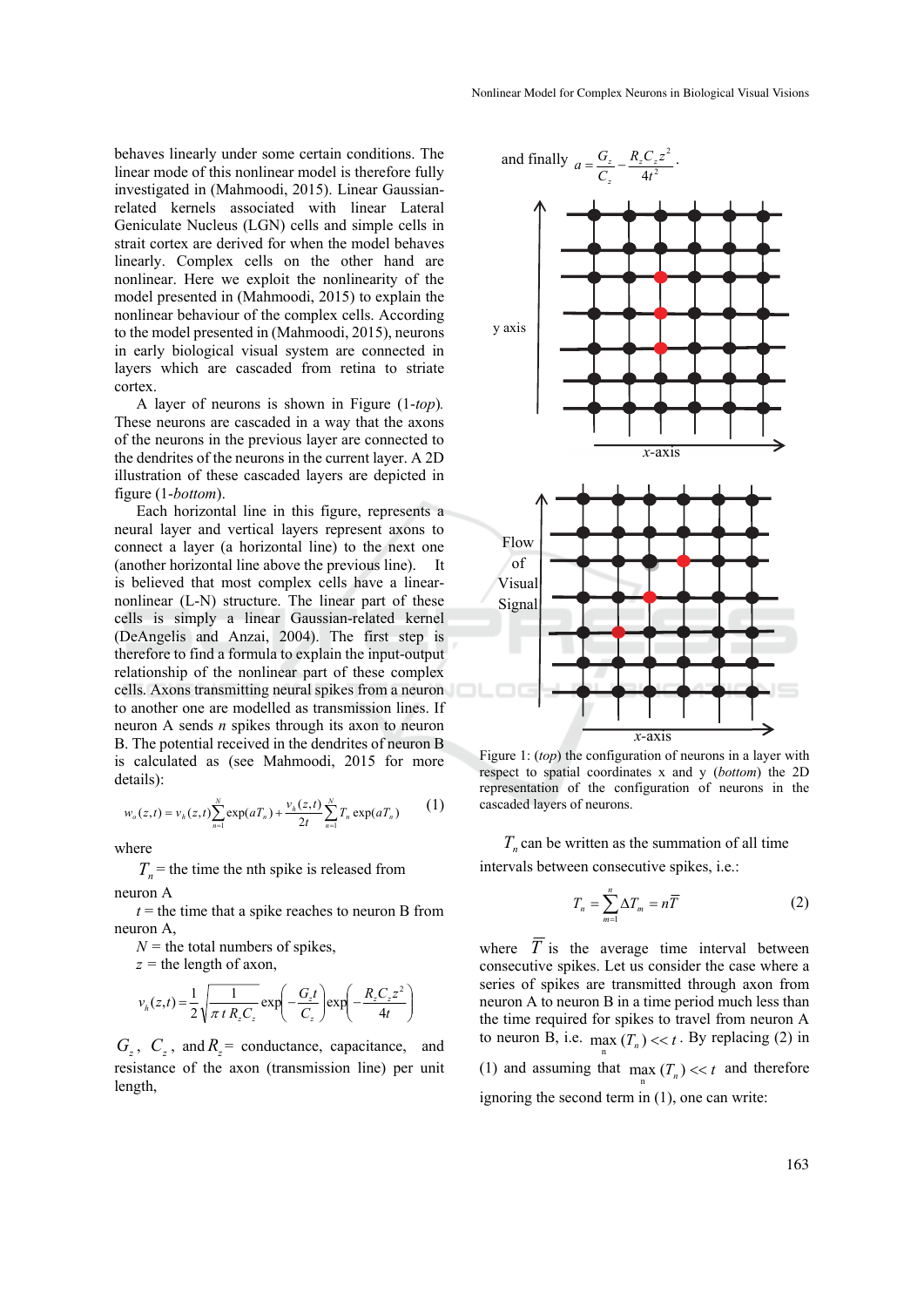$$
w_o(z,t) = v_h(z,t) \sum_{n=1}^{N} \exp(an\overline{T})
$$
 (3)

Equation (3) can be rewritten as:

$$
w_o(z,t) = v_h(z,t) \exp(a\overline{T}) \frac{e^N - 1}{e - 1}
$$
 (4)

It is also reasonable to assume the average time interval between consecutive spikes is too small, i.e.  $a\overline{T} \ll 1$ . Equation (4) therefore is approximated as:

$$
w_o(z,t) \approx v_h(z,t) \frac{e^N - 1}{e - 1} \tag{5}
$$

According to classical rectification model for neural firing rate (Carandini and Fester, 2000), the input potential of neuron A is proportional to firing rate and therefore *N.* Equation (5) determines the input-output relationship of a cell behaving nonlinearly. For small values of potentials, *N* is very small and therefore  $w_o(z,t) \approx 0$ 

According to classical rectification model (Carandini and Fester, 2000), *N* increases linearly with respect to input potential  $V_{in}$ , i.e.  $N = kV_{in}$ Therefore for large positive potentials, the inputoutput relationship of such a nonlinear cell will look like a half rectified power function as reported in (DeAngelis and Anzai, 2004) and shown in figure (2 *bottom*).

AND

### **3 NUMERICAL RESULTS**

Figure (2-*top*) shows the input-output relationship for a nonlinear cell according to equation (5) and as an example for  $k=5$ , i.e. for  $N = 5V_{in}$ . The similarity between figure (2-*top*) and figure (2-*bottom*) as reported in (DeAngelis and Anzai, 2004) is interesting and important.

The linear part of a complex cell is simply the sum of three cells with linear isotopic kernels such as the one shown in figure (1-*bottom*).The outputs of these three cells are summed by another cell whose axon behave nonlinearly governed by equation (5), i.e.:

$$
\kappa(x, y, t) = \left\{ h_{n-1}(x - \Delta, y) \Pi \left( \frac{2(t - \tau)}{\tau} + \frac{\tau}{2} \right) + h_{n+1}(x + \Delta, y) \Pi \left( \frac{2(t + \tau)}{\tau} + \frac{\tau}{2} \right) \right\} \nu(z, t)
$$
(6)

where  $h(x, y)$  is the isotropic kernel for layer *n* and  $\Pi(t)$  is the impulse response of the cells' axons behaving linearly (Mahmoodi, 2015). The outputs of these three cells are summed by another cell according to equation (6).



Figure 2: (*top*) The input-output relationship calculated based on equation (5) and for *k=*5, (*bottom*) Biologically recorded input-output relationship according to (DeAngelis and Anzai 2004).

The impulse response of the axon behaving nonlinearly for this cell is represented by  $v(z,t)$ . The spatio-temporal profile of a complex cell consisting of three simple cells with linear isotropic kernels for a single stimuli (nonlinear case) is shown in figure (3 *top*). This is similar to the biological recorded data shown in figure (3-*bottom*) in (DeAngelis and Anzai, 2004).

The response of this nonlinear complex cell for the case where two simultaneous and spatially separated stimuli (second order interactions) are presented in the visual field, is shown in figure (4 *top*).On the other hand, there are some other complex cells described by equation (7):

$$
\kappa(x, y, t) = ((h_n)_x(x, y - \Delta) + (h_n)_x(x, y) + (h_n)_x(x, y + \Delta))v(z, t)
$$
 (7)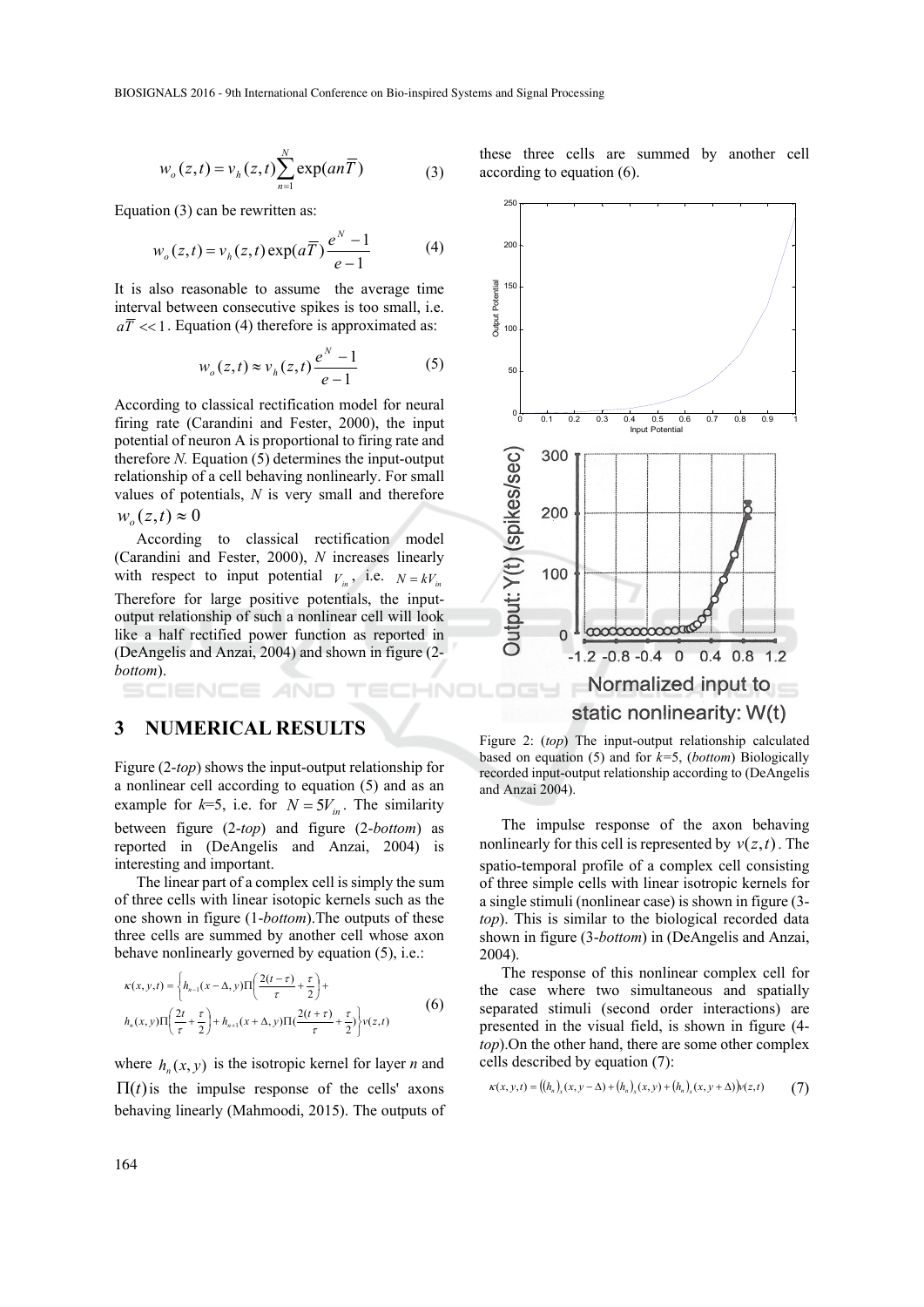

Figure 3: (*top*) The spatio-temproal profile of a nonlinear complex cell for a single stimulus. (*bottom*) The biologically recorded spatio-temporal profile according to (DeAngelis and Anzai, 2004).

The neural configuration of equation (7) is depicted in figure (1-*top*). In this configuration, the nonlinear-behaving axon of the cell summing the outputs of the three cells is represented by  $v(z,t)$  in equation (7). In this paper, we hypothesize that the receptive map in the case of the second order interactions is equivalent to directional derivatives along the direction of the orientation tuning of the kernel  $\kappa(x, y, t)$  in equation (6) or (7). For a complex cell whose kernel is represented by equation (7), this second order interactions is described by:

$$
\frac{\partial^2 \kappa}{\partial n^2} = \frac{\partial^2 \kappa}{\partial x^2} \cos^2(\theta) + \frac{\partial^2 \kappa}{\partial x \partial y} \sin(2\theta)
$$
  
+ 
$$
\frac{\partial^2 \kappa}{\partial y^2} \sin^2(\theta)
$$
 (8)

where  $\vec{n} = \vec{i} \cos(\theta) + \vec{j} \sin(\theta)$  is along the direction of orientation tuning of the cell. The directional derivative of equation (8) for  $\mathcal{G} = 45^\circ$  is calculated in figure (4-*top*).





Figure 4: (*top*) A nonlinear receptive field map calculated by using equations (7) and (8) (*bottom*) the biologically recorded second order interactions of a receptive map for a complex cell as reported in (DeAngelis and Anzai, 2004).

The similarity between the map calculated in figure (4) and the biologically recorded data in figure (4-*bottom*) as reported in (DeAngelis and Anzai, 2004) is interesting.

A fourth order directional derivative in space *x*  and time *t* for a complex cell represented by equation (6) is calculated in figure (5-*top*). The biologically recorded result shown as the second order interaction of a spatio-temporal profile of a complex cell shown in figure (5-*bottom*) as reported in (DeAngelis and Anzai, 2004) is similar to our result depicted in figure (5-*top*).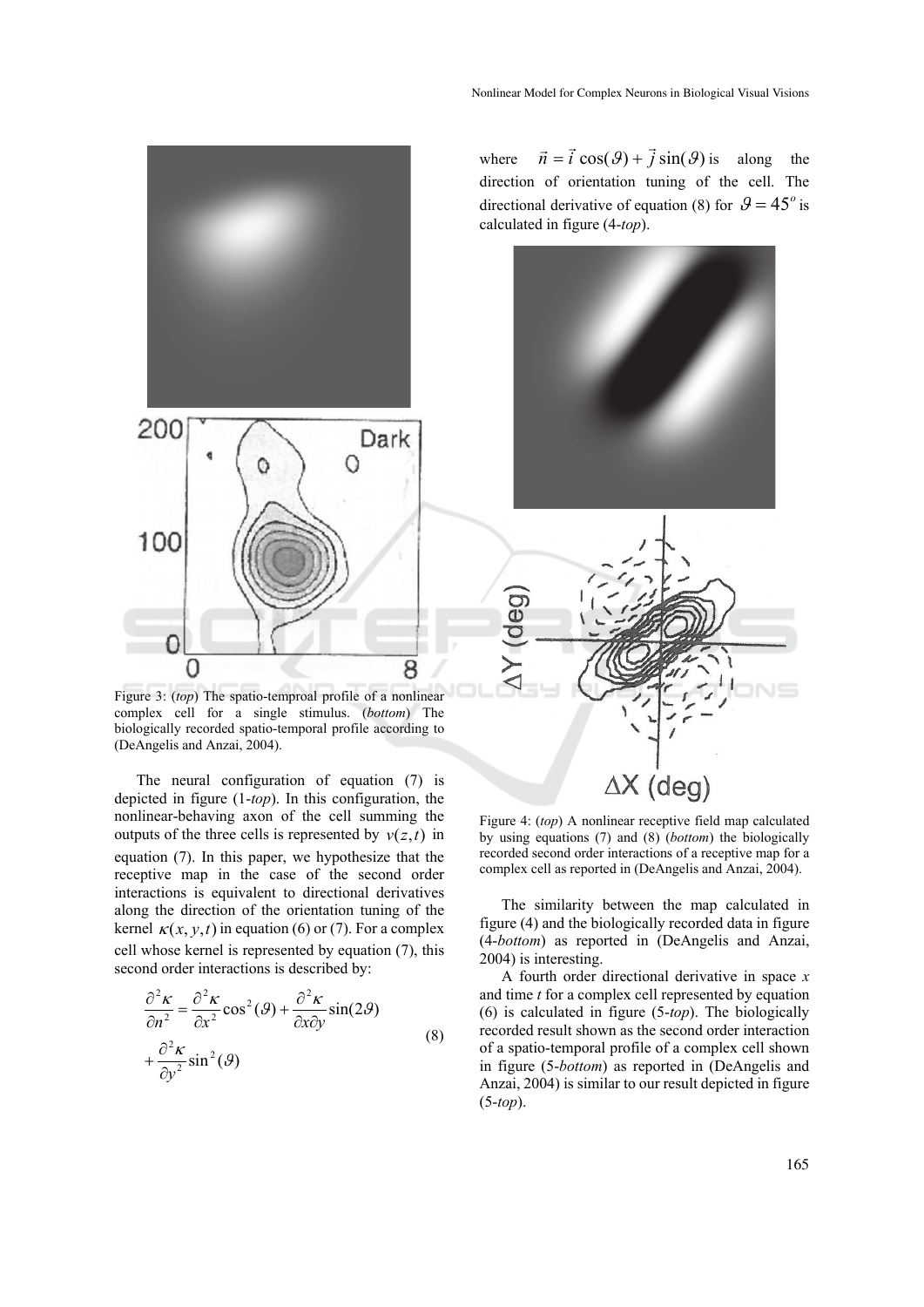

 Figure 5: (*top*) Fourth order directional derivative of a spatio-temporal (*x-t*) receptive map, (*bottom*) second order interactions for *x-t* receptive map of a complex cell as reported in (DeAngelis and Anzai, 2004).

As can be seen from figure (5-*top*), there are five lobes (three positive and two negative lobes) among which the middle lobe is the strongest. This is similar to the biologically recorded data shown in figure (5 *bottom*) as reported in (DeAngelis and Anzai, 2004). This second order interaction map is reminiscent of the space-time inseparable linear maps predicting the direction selectivity of complex cells. It is noted that the fourth order directional derivatives should be calculated along the tilt of space-time response pattern.

## **4 CONCLUSIONS**

A nonlinear model based on the model presented in (Mahmoodi, 2015) to explain the nonlinear behaviour of complex cells is proposed here. According to our model, the nonlinearity of the complex cells may be routed from the fact that the axons of neurons behave nonlinearly under certain conditions. These

conditions are explained here. In this paper, some approximations to this nonlinear model of neurons are made to demonstrate that the complex cells behave like half rectified power functions corresponding to biologically recorded data. It is then shown here that the space-time calculated receptive map in our model for the complex cells when a single stimulus is presented to the neuron, is similar to the biological receptive field of the complex cells. We then hypothesize that the second order interactions of complex cells recorded in biology may be equivalent to the directional derivatives of the visual receptive map of the complex cells. Our results demonstrate that the directional derivatives of the space or spacetime visual receptive maps of complex cells show similar response patterns to the biologically recorded second order interactions confirming our hypothesis.

### **REFERENCES**

- Adelson E, Bergen J 1985. Spaio-temporal Energy Models for the Perception of Motion. *Journal of Optical Society of America A,* Vol. 2, pp. 284-299.
- Carandini M, Ferster D 2000. Membrane Potential and Firing Rate in Cat Primary Visual Cortex. *Journal of Neuroscience*, Vol. 20, No. 1, pp. 470-484.
- DeAngelis GC, Anzai A 2004. A Modern View of the Classical Receptive Field: Linear and non-Linear Spatio-temporal Processing by V1 Neurons. In L.M. Chalupa, and J.S. Werner (eds.), *The Visual Neurosciences*, Vol 1, MIT Press, Cambridge, pp. 704-719.
- DeAngelis DC, Ohzawa I, Freeman RD 1995. Receptivefield Dynamics in the Central Visual Pathways. *Trends in Neurosciences,* Vol. 18, pp:451-457.
- Florack, L 1997. Image Structure. Series in Mathematical Imaging and Vision, Springer, Dordrecht.
- Koenderink JJ 1988. Scale-Time, *Biological Cybernetic,*  Vol. 58, pp. 159-162.
- Hartline HK 1938. The Response of Single Optic Nerve Fibres of the Vertebrate Eye to Illumination of the Retina. *American Journal of Physiology,* Vol. 121, pp. 400-415.
- Hubel DH, Wiesel TN 2005. *Brain and Visual Perception: the Story of a 25-year collaboration*. Oxford University Press, Oxford.
- Kuffler SW 1953. Discharge Patterns and Functional Organization of Mammalian Retina. *Journal of Neurophysiology,* Vol. 16, No. 1, pp. 37-68.
- Lindeberg T 2011. Generalized Gaussian Scale-Space Axiomatic Comprising Linear Scale-Space, Affine Scale-Space and Spatio-Temporal Scale-Space. *Journal of Mathematical Imaging and Vision,* Vol. 40, pp: 36-81.
- Lindeberg T 2013. A Computational Theory of Visual Receptive Fields. *Biological Cybernetics,* Vol. 107, pp: